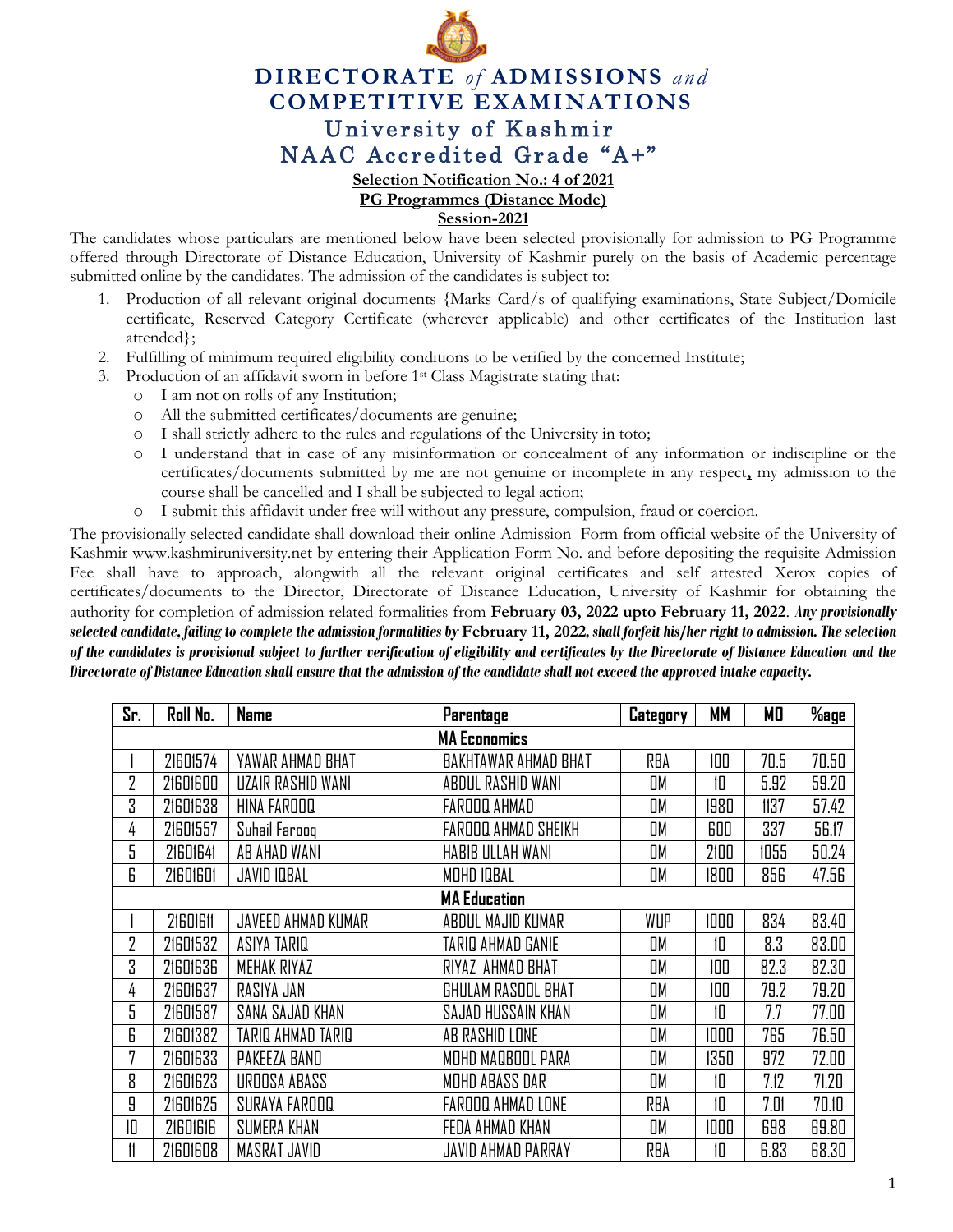| 12             | 21601591                  | <b>FAIDA ZAHOOR</b>      | ZAHOOR AHMAD RATHER        | OM  | 10   | 6.76   | 67.60 |  |
|----------------|---------------------------|--------------------------|----------------------------|-----|------|--------|-------|--|
| 13             | 21601582                  | ROOMI JAN                | GULZAR AHMAD BHAT          | OM  | 1340 | 894    | 66.72 |  |
| $\frac{1}{4}$  | 21601566                  | <b>FALAK SABA</b>        | ABDUL LATIEF SHEIKH        | RBA | 2600 | 1723   | 66.27 |  |
| 15             | 21601589                  | SHAHIDA ASHRAF           | MOHAMMAD ASHRAF LONE       | OM  | 10   | 6.61   | 66.10 |  |
| 16             | 21601613                  | RAFIA JAN                | MOHD YOUSUF SHAH           | OM  | 10   | 6.58   | 65.80 |  |
| 17             | 21601548                  | ASMAT JAN                | ABDUL RAHIM LONE           | OM  | 10   | 6.55   | 65.50 |  |
| 18             | 21601530                  | MOHAMMAD SALEEM CHACHI   | MANGTOO CHACHI             | ST  | 10   | 6.51   | 65.10 |  |
| 19             | 21601624                  | <b>SHAFI BASHIR</b>      | <b>BASHIR AHMAD BHAT</b>   | OM  | 10   | 6.42   | 64.20 |  |
| 20             | 21601558                  | SUHAIL AHMAD BHAT        | GH. QADIR BHAT             | OM  | 1800 | 1153   | 64.06 |  |
| 21             | 21601568                  | SOBI ALI                 | ALI MOHAMMAD DAR           | OM  | 1000 | 638    | 63.80 |  |
| 22             | 21601628                  | SAMEENA BAND             | AB AZIZ SOFI               | OM  | 10   | 6.37   | 63.70 |  |
| 23             | 21601539                  | SHAFIA MAJEED            | ABDUL MAJEED BHAT          | OM  | 1340 | 852    | 63.58 |  |
| 24             | 21601576                  | KHUSHNIDA NISAR          | NISAR AHMAD                | WUP | 10   | 6.3    | 63.00 |  |
| 25             | 21601547                  | AISHIYA MUSHTAQ          | MUSHTAQ AHMAD DAR          | OM  | 10   | 6.29   | 62.90 |  |
| 26             | 21601583                  | <b>HEEMU MAJEED</b>      | ABDUL MAJEED RATHER        | OM  | 10   | 6.29   | 62.90 |  |
| 27             | 21601626                  | <b>MEENA AKHTER</b>      | AB HAMID BHAT              | OM  | 1000 | 620    | 62.00 |  |
| 28             | 21601575                  | SUBIYA FAROOQ            | FAROOQ AHMAD PARRAY        | OM  | 10   | 6.13   | 61.30 |  |
| 29             | 21601609                  | IMTIYAZ AHMAD            | MOHAMMAD HUSSAIN           | ST  | 1800 | 1092   | 60.67 |  |
| 30             | 21601588                  | ISHRAT ABDULLAH          | MOHAMAD ABDULLAH NAIKOO    | OM  | 10   | 5.83   | 58.30 |  |
| 31             | 21601595                  | ALI MOHAMAD BHAT         | GULAM HUSSAIN BHAT         | DA  | 1800 | 967    | 53.72 |  |
| 32             | 21601549                  | FOUKEY JAN               | GH HASSAN SHAH             | OM  | 1200 | 629.45 | 52.45 |  |
|                | <b>MA General English</b> |                          |                            |     |      |        |       |  |
|                | 21601556                  | <b>MOHD ARIF</b>         | MOHD FAZAL                 | ST  | 2600 | 1503   | 57.81 |  |
| 2              | 21601533                  | AZHAR FAROOQ             | FAROOQ AHMAD KHAN          | OM  | 1800 | 853    | 47.39 |  |
|                |                           |                          | <b>MA/M Sc Mathematics</b> |     |      |        |       |  |
|                | 21601592                  | <b>FARHAT JABIN</b>      | FAROOQ AHMAD MUGLOO        | OM  | 2100 | 1851   | 88.14 |  |
| 2              | 21601593                  | DAWDOD AHMAD BHAT        | GHULAM MOHAMMAD BHAT       | OM  | 10   | 8.24   | 82.40 |  |
| 3              | 21601541                  | TAHIR AHMAD LONE         | MOHAMMAD ASHRAF LONE       | OM  | 6400 | 4752   | 74.25 |  |
| 4              | 21601621                  | NADEEM AHMAD             | LT. GULSHAN AHMAD KOTWAL   | RBA | 3300 | 2447   | 74.15 |  |
| 5              | 21601551                  | BILAL AHMAD KUTHOO       | MANZOOR AHMAD KUTHOO       | OM  | 8300 | 6152   | 74.12 |  |
| 6              | 21601584                  | AIJAZ AHMAD BHAT         | GHULAM NABI BHAT           | OМ  | 6400 | 4730   | 73.91 |  |
| 7              | 21601550                  | MUNIER AHMAD BHAT        | GULAM MOHAMMAD BHAT        | RBA | 10   | 7.03   | 70.30 |  |
| 8              | 21601552                  | MOHAMMAD ASIF DAR        | MOHAMMAD AFZAL DAR         | OM  | 1380 | 966    | 70.00 |  |
| 9              | 21601538                  | SUHAIL AHMAD RESHI       | <b>HABIB ULLAH RESHI</b>   | OM  | 10   | 6.99   | 69.90 |  |
| 10             | 21601542                  | MUZAMIL SHAFI            | MOHMMAD SHAFI KHAN         | OM  | 2000 | 1390   | 69.50 |  |
| 11             | 21601585                  | NIDA MAQBOOL             | MOHAMMAD MAQBOOL GANAI     | OM  | 10   | 6.83   | 68.30 |  |
| 12             | 21601619                  | BADREEKA BARKAT KHUROO   | BARKAT AHMAD KHUROO        | RBA | 8500 | 5788   | 68.09 |  |
| 13             | 21601632                  | MUZAFFAR AHMAD LONE      | GULAM NABI LONE            | RBA | 1400 | 949    | 67.79 |  |
|                |                           |                          | GHULAM MOHI UD DIN         |     |      |        |       |  |
| 14             | 21601518                  | SHEIKH MOHAMMAD MUNEEB   | <b>SHEIKH</b>              | OM  | 6265 | 4221   | 67.37 |  |
| RBA            |                           |                          |                            |     |      |        |       |  |
|                | 21601599                  | KAWSAR REYAZ             | REYAZ AHMAD MIR            | RBA | 1400 | 932    | 66.57 |  |
| $\overline{2}$ | 21601572                  | TAJAMAL ISLAM MIR        | ALTAF HUSSAIN MIR          | RBA | 2200 | 1450   | 65.91 |  |
| 3              | 21601634                  | <b>OWAIS RASHID WANI</b> | ABDUL RASHID WANI          | RBA | 1400 | 916    | 65.43 |  |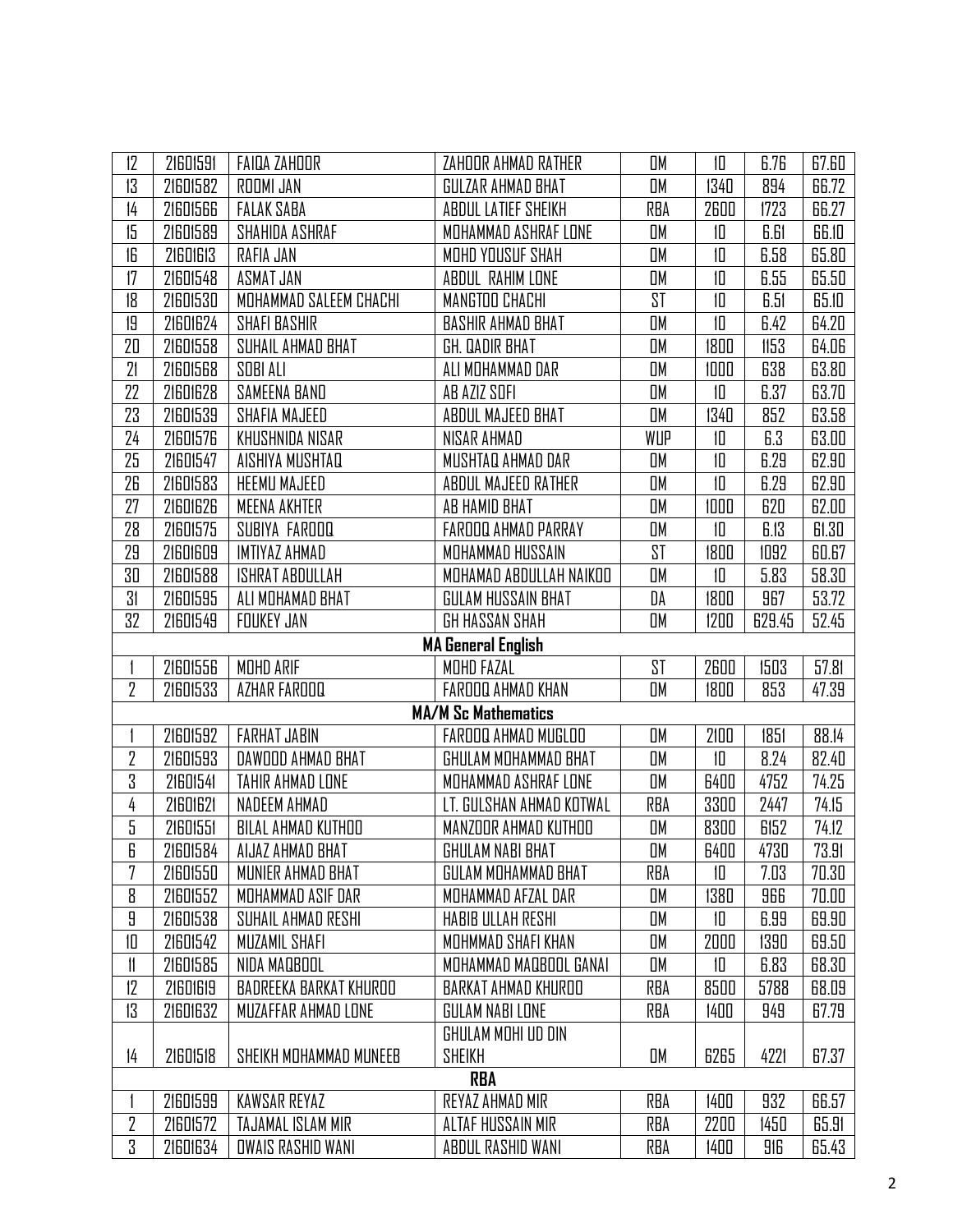| 4                                                | 21601598       | DANISHTA BAND          | AB FATEH SHIEKH            | RBA        | 10   | 6.51 | 65.10 |  |  |  |
|--------------------------------------------------|----------------|------------------------|----------------------------|------------|------|------|-------|--|--|--|
| 5                                                | 21601618       | SAYIKA NAZIR           | NAZIR AHMAD KHAN           | <b>RBA</b> | 1400 | 904  | 64.57 |  |  |  |
| 6                                                | 21601614       | AADIL BASHIR           | <b>BASHIR AHMAD ALLAIE</b> | RBA        | 1800 | 1117 | 62.06 |  |  |  |
|                                                  |                |                        | <b>CGB</b>                 |            |      |      |       |  |  |  |
|                                                  | 21601537       | JAVAID IQBAL PASWAL    | MOHD YASEEN PASWAL         | CGB        | 8900 | 5276 | 59.28 |  |  |  |
|                                                  | <b>PSP</b>     |                        |                            |            |      |      |       |  |  |  |
|                                                  | 21601571       | <b>KHALID FAREED</b>   | MOHAMMED FAREED SOLAN      | <b>PSP</b> | 1800 | 983  | 54.61 |  |  |  |
|                                                  | <b>MA Urdu</b> |                        |                            |            |      |      |       |  |  |  |
|                                                  | 21601586       | RUKAYA HASSAN          | GH HASSAN SOFI             | OM         | 1980 | 1502 | 75.86 |  |  |  |
| 2                                                | 21601607       | TABASUM ALI            | ALI MOHAMMAD MALIK         | OM         | 10   | 7.58 | 75.80 |  |  |  |
| 3                                                | 21601563       | SAMEENA AKTHER         | GH AHMAD LONE              | OM         | 10   | 6.86 | 68.60 |  |  |  |
| 4                                                | 21601577       | KHURSHID AHMAD RATHER  | ABDUL GANI RATHER          | OM         | 1350 | 918  | 68.00 |  |  |  |
| 5                                                | 21601546       | SAIMA JAN              | FAYAZ AHMAD NAIK           | OM         | 10   | 6.77 | 67.70 |  |  |  |
| 6                                                | 21601615       | UMMAYA MOHMMAD WANI    | GHLUM MOHMMAD WANI         | <b>OM</b>  | 10   | 6.52 | 65.20 |  |  |  |
| 7                                                | 21601624       | <b>SHAFI BASHIR</b>    | <b>BASHIR AHMAD BHAT</b>   | OM         | 10   | 6.42 | 64.20 |  |  |  |
| 8                                                | 21601859       | SHAZIYA FAYAZ          | FAYAZ AHMAD MIR            | OM         | 10   | 6.41 | 64.10 |  |  |  |
| 9                                                | 21601630       | SUHAIL AHMED ALLAIE    | AB RASHID ALLAIE           | OM         | 1800 | 1045 | 58.06 |  |  |  |
| 10                                               | 21601545       | <b>SEERATH AHSAN</b>   | MOHD AHSAN LONE            | OM         | 10   | 5.72 | 57.20 |  |  |  |
| 11                                               | 21601595       | ALI MOHAMAD BHAT       | GULAM HUSSAIN BHAT         | DA         | 1800 | 967  | 53.72 |  |  |  |
| 12                                               | 21601581       | RIFAT ABDULLAH         | MOHAMMAD ABDULLAH BHAT     | OM         | 1800 | 955  | 53.06 |  |  |  |
| 13                                               | 21601622       | MUMINA SULTAN          | MOHAMMAD SULTAN LOAN       | OM         | 1800 | 878  | 48.78 |  |  |  |
| $\frac{1}{4}$                                    | 21601629       | MOHD HUSSAIN KULLAY    | ALIM DIN KULLAY            | CGB        | 1700 | 740  | 43.53 |  |  |  |
|                                                  |                |                        | <b>M</b> Com               |            |      |      |       |  |  |  |
|                                                  | 21601564       | <b>INSHA NABI</b>      | <b>GH NABI RATHER</b>      | OM         | 10   | 8.32 | 83.20 |  |  |  |
| 2                                                | 21601602       | AZMAT MAJEED           | ABDUL MAJEED KALWAL        | OM         | 10   | 7.57 | 75.70 |  |  |  |
| 3                                                | 21601603       | HANAN MEHRAJ UD DIN    | MEHRAJ UD DIN MAGRAY       | OM         | 10   | 7.13 | 71.30 |  |  |  |
| 4                                                | 21601606       | <b>FAIZAN MUAZIM</b>   | ZAHOOR AHMAD BHAT          | <b>OM</b>  | 1360 | 964  | 70.88 |  |  |  |
| 5                                                | 21601569       | ARSHID HUSSAIN MALLA   | MOHD ISHAQ MALLA           | OM         | 10   | 6.87 | 68.70 |  |  |  |
| 6                                                | 21601612       | SUMAIRA JAN            | MOHAMMAD ISHAQ RATHER      | OM         | 1000 | 686  | 68.60 |  |  |  |
| 7                                                | 21601604       | AQSA MANZOOR           | MANZOOR AHMAD AHANGAR      | OM         | 1361 | 912  | 67.01 |  |  |  |
| 8                                                | 21601605       | ZARFSHAN               | MOHAMMAD ISHAQ SHAH        | OМ         | 1360 | 898  | 66.03 |  |  |  |
| 9                                                | 21601565       | AAZIM ZAHOOR           | ZAHOOR AHMAD KUMAR         | OM         | 10   | 6.4  | 64.00 |  |  |  |
| 10                                               | 21601540       | UMAR MANZOOR SOFI      | MANZOOR AHMAD SOFI         | RBA        | 10   | 6.23 | 62.30 |  |  |  |
| 11                                               | 21601600       | UZAIR RASHID WANI      | ABDUL RASHID WANI          | OM         | 10   | 5.92 | 59.20 |  |  |  |
| 12                                               | 21601557       | Suhail Farooq          | <b>FAROOQ AHMAD SHEIKH</b> | OM         | 600  | 337  | 56.17 |  |  |  |
| 13                                               | 21601596       | SAQIBA REHMAN          | AB REHMAN WANI             | OM         | 1980 | 1029 | 51.97 |  |  |  |
| <b>MA Islamic Studies (With Islamic Studies)</b> |                |                        |                            |            |      |      |       |  |  |  |
| <b>OM</b>                                        |                |                        |                            |            |      |      |       |  |  |  |
|                                                  | 21600025       | NUSRAT JAN             | GHULAM NABI GANIE          | OM         | 10   | 6.12 | 61.20 |  |  |  |
| 2                                                | 21600793       | FIRDOOSA AKHTER        | MOHAMMAD RAMZAN BHAT       | OM         | 10   | 6.1  | 61.00 |  |  |  |
| 3                                                | 21600566       | RIZWANA MUSHTAQ        | SHEIKH MUSHTAQ AHMAD       | OM         | 816  | 496  | 60.78 |  |  |  |
| 4                                                | 21600656       | <b>IDRA SHAFI</b>      | MOHD SHAFI BHAT            | OM         | 136  | 82.6 | 60.74 |  |  |  |
| 5                                                | 21601127       | SAIMA MAQBOOL          | MUHAMMAD MAQBOOL MALIK     | OM         | 10   | 6.04 | 60.40 |  |  |  |
| 6                                                | 21600621       | SUMREENA MANZOOR RESHI | MANZOOR AHMAD RESHI        | OM         | 10   | 5.98 | 59.80 |  |  |  |